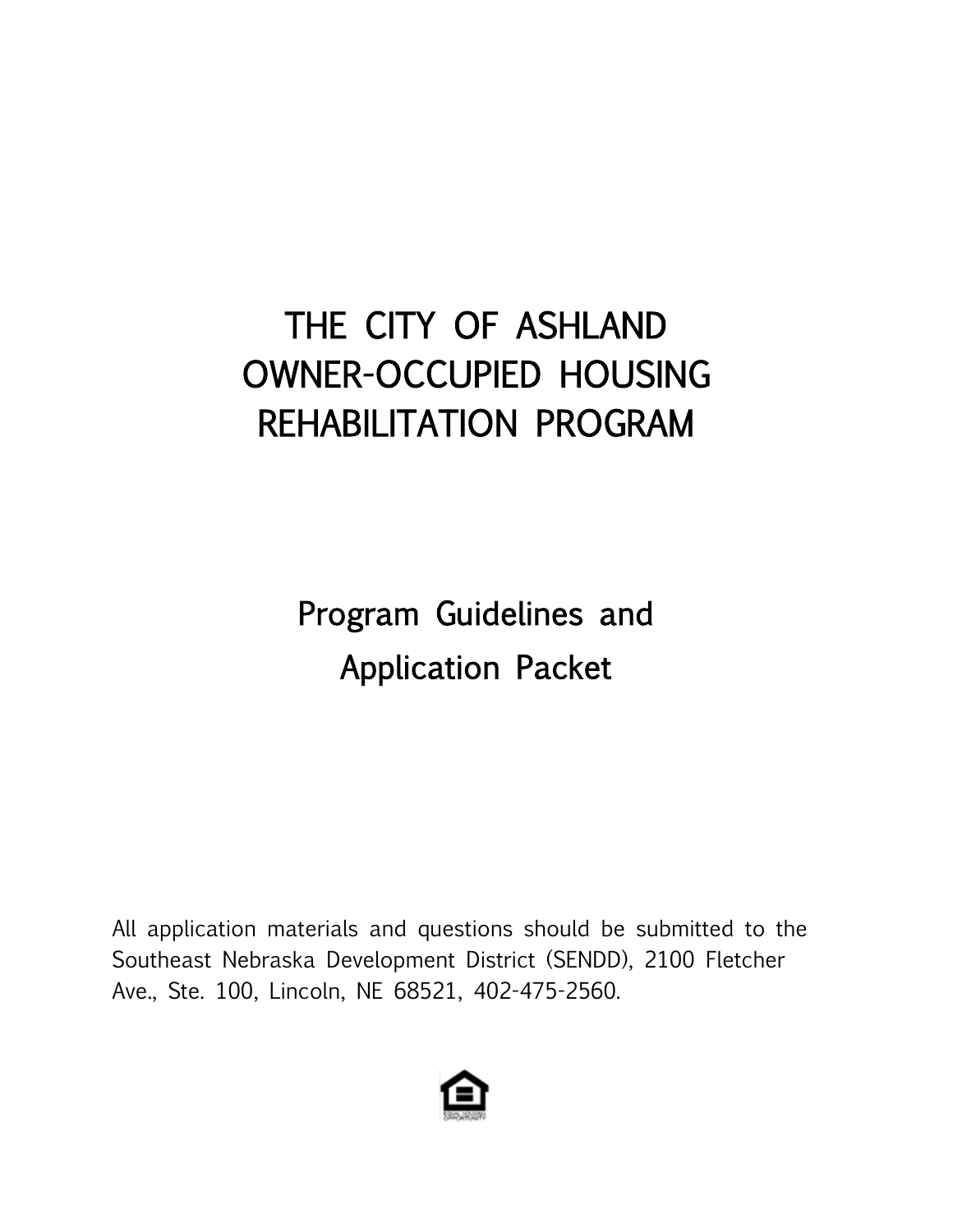# **Table of Contents**

| 1.             |       |  |
|----------------|-------|--|
|                | 1.1   |  |
|                | 1.2   |  |
|                | 1.3   |  |
|                | 1.4   |  |
| $\overline{2}$ |       |  |
|                | 2.1   |  |
|                | 2.1.1 |  |
|                | 2.1.2 |  |
|                | 2.2   |  |
|                | 2.2.1 |  |
|                | 2.2.2 |  |
|                | 2.2.3 |  |
|                | 2.2.4 |  |
|                | 2.2.5 |  |
|                | 2.2.6 |  |
| 3              |       |  |
|                | 3.1   |  |
|                | 3.2   |  |
| 4              |       |  |
|                | 4.1   |  |
|                | 4.2   |  |
|                | 4.3   |  |
|                | 4.4   |  |
|                | 4.5   |  |
| 5              |       |  |
|                | 5.1   |  |
|                | 5.2   |  |
| 6              |       |  |
|                | 6.1   |  |
|                | 6.2   |  |
|                | 6.3   |  |
|                | 6.4   |  |
|                | 6.5   |  |
|                | 6.5.1 |  |
|                | 6.6   |  |
|                | 6.7   |  |
|                | 6.8   |  |
|                | 6.9   |  |
| 7              |       |  |

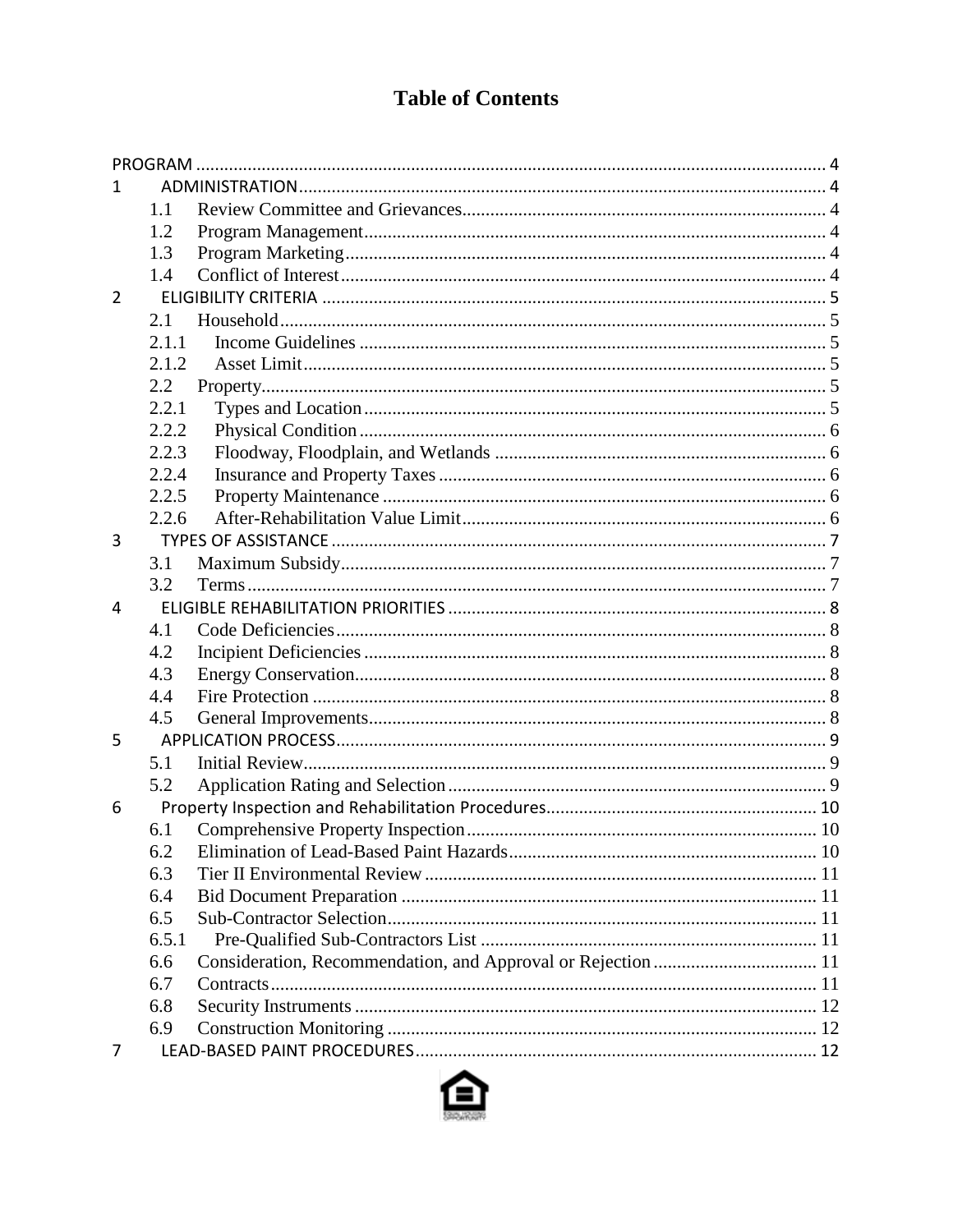|    | 7.1 |                                                                          |  |
|----|-----|--------------------------------------------------------------------------|--|
|    | 7.2 |                                                                          |  |
|    | 7.3 |                                                                          |  |
|    | 7.4 |                                                                          |  |
|    | 7.5 |                                                                          |  |
|    | 7.6 |                                                                          |  |
|    | 7.7 |                                                                          |  |
| 8  |     |                                                                          |  |
| 9  |     |                                                                          |  |
|    | 9.1 |                                                                          |  |
|    | 9.2 |                                                                          |  |
| 10 |     |                                                                          |  |
| 11 |     |                                                                          |  |
| 12 |     | POLICY FOR COLLECTING PROJECT PHOTOGRAPHS / PRINCIPLE RESIDENCY  15      |  |
| 13 |     | UNIFORM RELOCATION AND ASSISTANCE ACT OF 1970 (URA) AND APPLICABILITY TO |  |
|    |     |                                                                          |  |
| 14 |     |                                                                          |  |
| 15 |     |                                                                          |  |
| 16 |     |                                                                          |  |

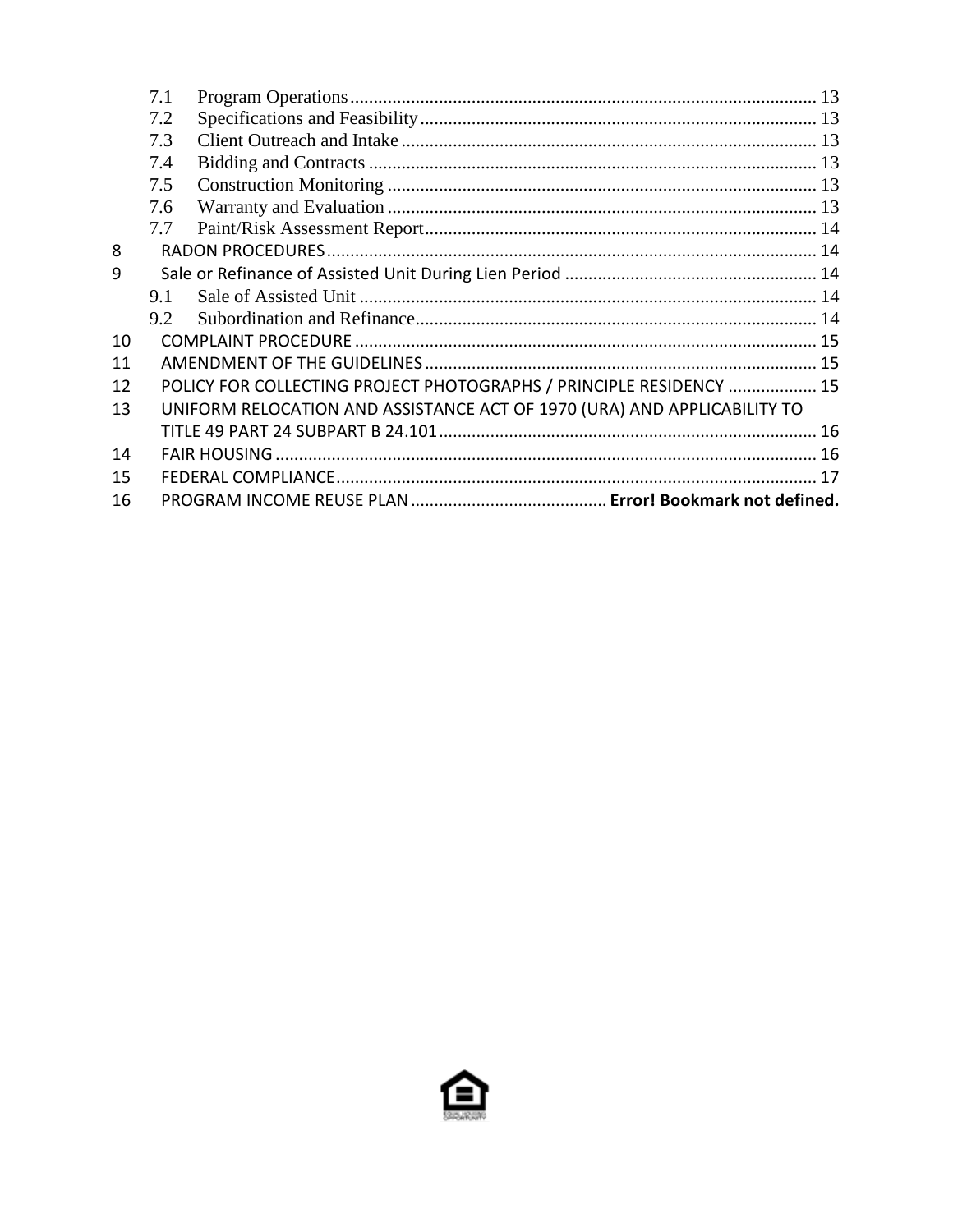# **CITY OF ASHLAND, NEBRASKA OWNER-OCCUPIED HOUSING REHABILITATION PROGRAM PROGRAM GUIDELINES**

**Adopted by City Council Approval on \_\_\_\_\_\_\_\_\_\_\_\_\_** 

#### **INTRODUCTION**

The City of Ashland, Nebraska is receiving funds from the Nebraska Department of Economic Development (NDED)- Nebraska Affordable Housing Trust Fund (NAHTF) to implement a program for housing rehabilitation improvements within the Cities of Ashland, Wahoo, and Yutan, and the Village of Prague. The following is an outline of the program setting forth the key items, procedures, guidelines and forms.

## <span id="page-3-0"></span>**PROGRAM**

The program is based upon the rehabilitation of substandard units through **Conditional Grants depending upon household incomes**. It is anticipated that the total construction related costs for any individual rehabilitation project will not exceed **\$24,999**, not including any costs for lead-based paint situations. The Program will request approval through NDED for proposed projects that may exceed the \$24,999 amount. Assistance may not exceed the maximum per-unit subsidy limit. These limits are available at: **https://opportunity.nebraska.gov/grow-your-community/data-for-applicantsand-grantees/**

# <span id="page-3-1"></span>*1 ADMINISTRATION*

The official contact person/office for the Program shall be: Program Manager; Southeast Nebraska Development District, 2100 Fletcher Ave., Ste. 100, Lincoln, NE 68521, (402) 475-2560. This in no way shall be construed to limit other interested parties from distributing information about the Program or receiving suggestions for amendments to the Program.

#### <span id="page-3-2"></span>*1.1 Review Committee and Grievances*

The Ashland Housing Advisory Committee shall serve as the Housing Advisory Committee and the Grievance Committee for this program.

#### <span id="page-3-3"></span>*1.2 Program Management*

The program shall use the services of a Certified Grant Administrator and a qualified Housing Inspector.

#### <span id="page-3-4"></span>*1.3 Program Marketing*

Pre-applications indicating homeowner interest were received prior to award of the program. All pre-applicants will be contacted and will be targeted for project funding with an application "round" deadline. If additional funding is available after the first "round" of applications received, the City will provide marketing and promotional materials to news outlets (newspaper, and websites) within the City of Ashland. The materials will include program summary, how to obtain application forms, "round" deadlines, and contact information. Affirmative marketing efforts will be made to local organizations that represent or provide services to lower income persons/families in order to reach those persons most likely with need, but least likely to apply.

#### <span id="page-3-5"></span>*1.4 Conflict of Interest*

This Code of Conduct shall govern the performance of the elected or appointed officials or member of any

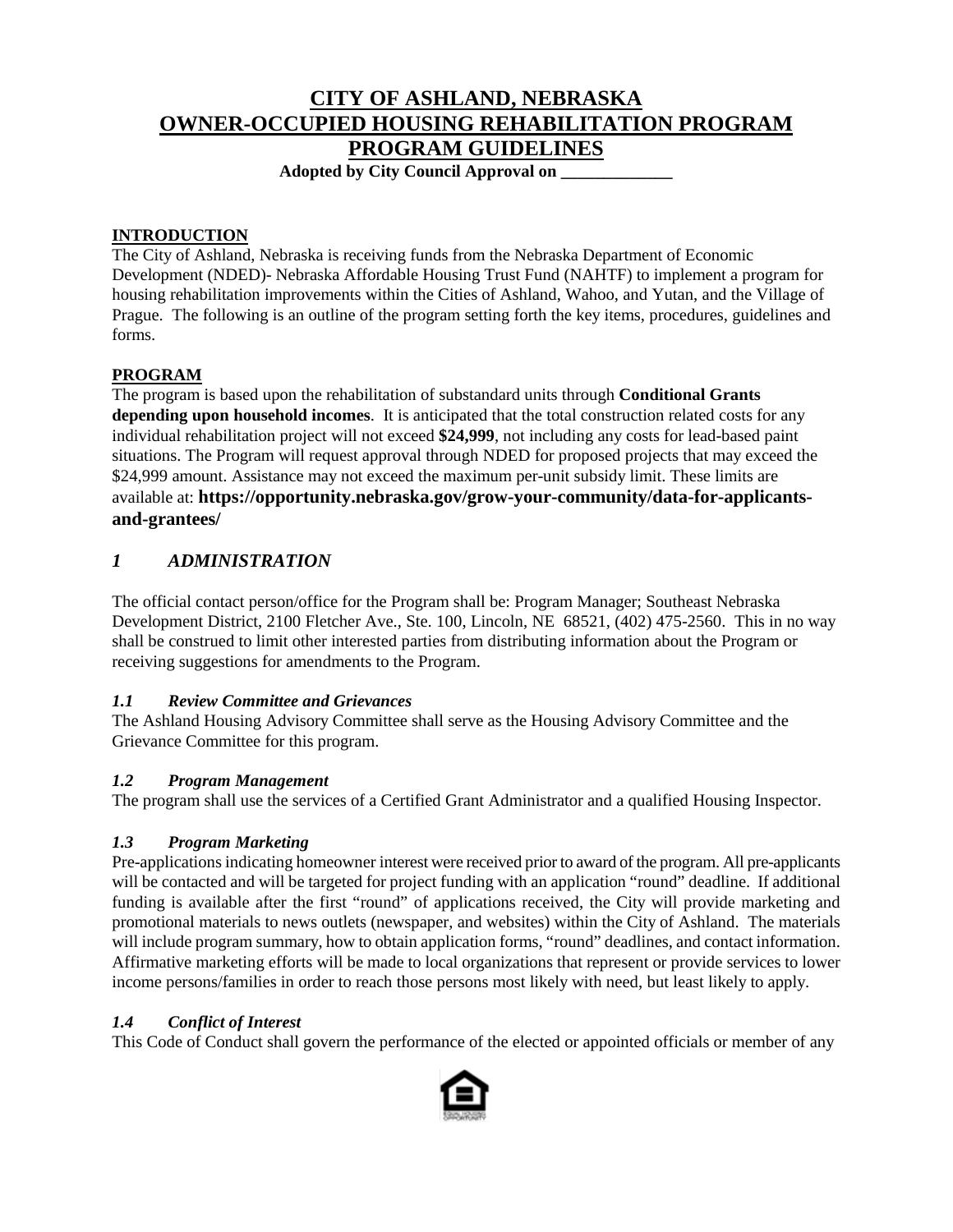Council or commission employees or agents of the City of Ashland, Nebraska engaged in the award and administration of contracts supported by Federal funds under the Community Development Block Grant.

The provisions and requirements of the Conflicts of Interest, at subpart (d) of the Nebraska Political Accountability and Disclosure Act [such subpart (d) encompassing Sections 49-1493 through 49 14,104 of the Nebraska Revised Statutes], are incorporated in this Code of Conduct by this reference. The provisions and requirements of 2 C.F.R. Section 200.320 (f) are also incorporated in this Code of Conduct by this reference. The requirements of these Nebraska state statutes and federal regulations will be adhered to, and in the event of a conflict in the requirements of any of such state and federal requirements, the stricter of any conflicting provisions will be adhered to.

No employee, officer or agent of the municipality shall participate in the selection, or in the award or administration of a contract supported by Federal funds if a conflict of interest, real or apparent, would be involved. Such a conflict would arise when an employee or agent; any member of his or her immediate family; his or her partner; or an organization, which employs, or is about to employ, any of the above, has a financial or other interest in the firm selected for award.

The municipal employees, officers or agents shall neither solicit nor accept gratuities, favors or anything of monetary value from sub-contractors or potential sub-contractors.

Violations of this Code of Conduct will invoke penalties and sanctions consistent with applicable Federal and State laws.

# <span id="page-4-0"></span>*2 ELIGIBILITY CRITERIA*

#### <span id="page-4-2"></span><span id="page-4-1"></span>*2.1 Household*

#### *2.1.1 Income Guidelines*

The applicant's annual gross household income cannot exceed the established income guidelines set forth as attached. (Income levels will be verified according to 24 CFR Part 5.609) Income eligibility guidelines are based upon a maximum Median Household Income for various family sizes as established for SAUNDERS COUNTY from Income Guidelines established by the Nebraska Department of Economic Development (DED). Income limits are based on a maximum of at or below 100% of the area Median Family Income (MFI).

#### <span id="page-4-3"></span>*2.1.2 Asset Limit*

No person or family shall be eligible to receive assistance under this program who has in excess of Seventy-Five Thousand Dollars (\$75,000) in total assets, excluding: the value of the dwelling and a minimum adequate site, the value of necessary items of personal property, the assets that are part of a business/trade/farming operation in which a member of the household is actively engaged in such operation, or the value of an established trust that is not revocable or is under control of a household member.

#### <span id="page-4-5"></span><span id="page-4-4"></span>*2.2 Property*

#### *2.2.1 Types and Location*

Eligible properties shall be single family, owner occupied dwelling units located within the City of Ashland, City of Wahoo, City of Yutan, and Village of Prague. Eligible properties will be the "principal residence of the homeowner applicant." Homeownership will be verified by written confirmation from the Saunders County Register of Deeds under a deed search. Security

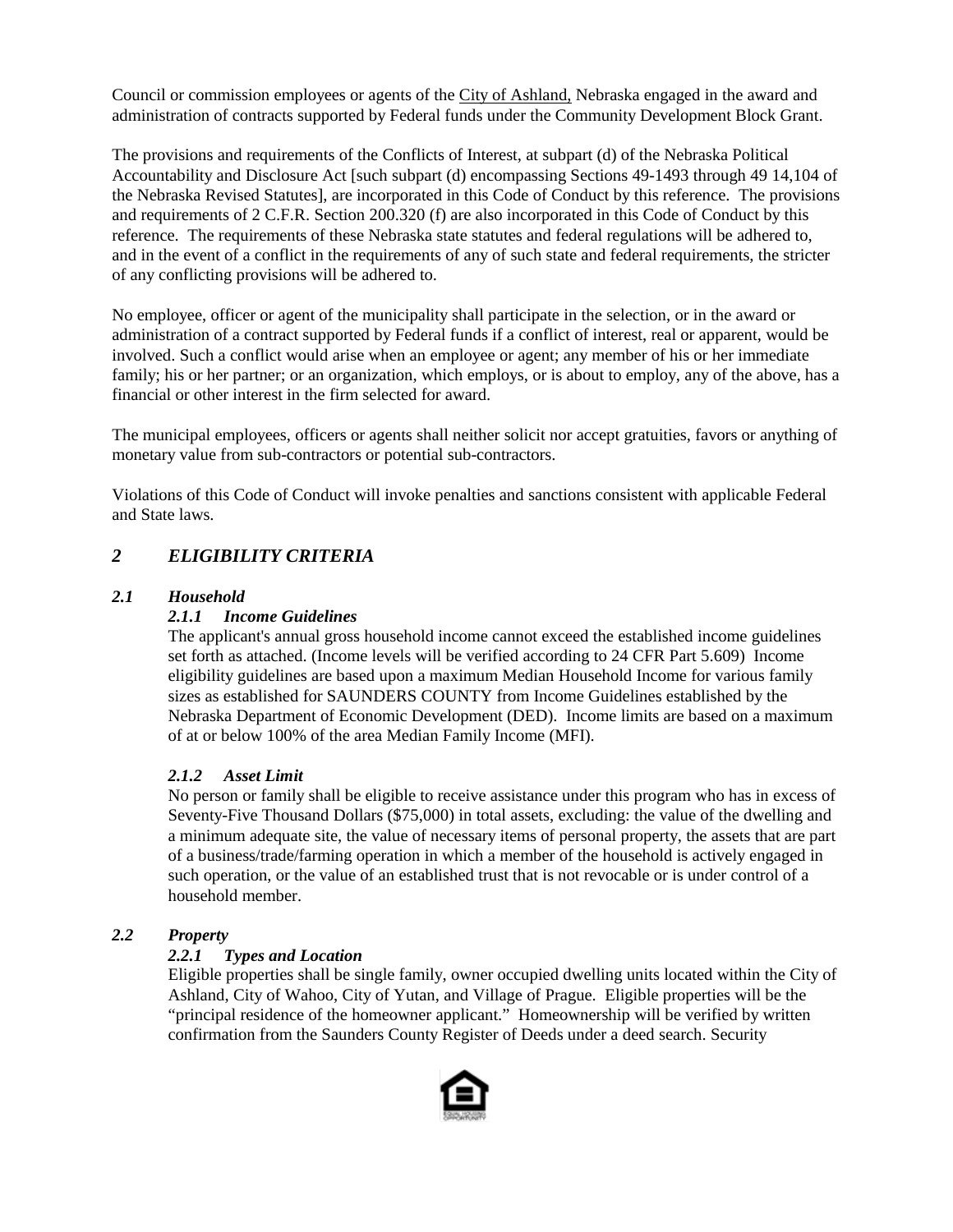documents (Promissory Note and Deed of Trust) will include reference to requirements that the housing unit will be the "principal residence" of the participating family. Only owner-occupied units are eligible for rehabilitation. Both units of a duplex are eligible if one is owner-occupied and the second unit is occupied by a member of the owner's family. Mobile homes are ineligible. Rental properties are ineligible for assistance.

## <span id="page-5-0"></span>*2.2.2 Physical Condition*

It is the Policy of the City of Ashland that all housing units assisted with NAHP funds must meet NDED Housing Rehabilitation Standards after rehabilitation. All units proposed for rehabilitation must be inspected for compliance with DED Rehabilitation Standards by an approved Housing inspector prior to being deemed eligible for the program.

The objective of the Housing Rehabilitation Program is to restore each housing unit receiving financial assistance to a physical condition, which will result in a life expectancy of at least 20-years. A limited number of occupied housing units in the program area may be deteriorated to such an extent that rehabilitation, no matter how extensive, will not achieve this objective. If the Project Inspector determines and the Advisory Committee concurs, that a housing unit will not have a 20-year life expectancy after rehabilitation work is completed, then the Program will determine not to provide financial assistance to that homeowner.

#### <span id="page-5-1"></span>*2.2.3 Floodway, Floodplain, and Wetlands*

Project will not approve properties located within Floodways. Project may allow non-critical actions for properties located in 500-year floodplain (B Zone or shaded X Zone). Project may allow for improvements in 100-year floodplain (A Zone) on one- to four-family properties that do not meet the thresholds for "substantial improvement" under § 55.2(b)(8. No projects will be approved that are included in designated Wetlands.

# <span id="page-5-2"></span>*2.2.4 Insurance and Property Taxes*

Property Taxes must be paid by the homeowner and current. The homeowner will be required to maintain homeowner's hazard insurance, with an amount equal to the replacement value of the dwelling for the duration of a program lien.

#### <span id="page-5-3"></span>*2.2.5 Property Maintenance*

Properties shall be free and clear of any debris that jeopardizes public safety and/or impairs the appearance of the neighborhood. Properties must remain debris-free for the duration of the program lien period. Debris shall include, but not be limited to: inoperable automobiles, machinery, appliances, tires and accessories, noxious weeds, discarded metal and other unsightly rubble.

#### <span id="page-5-4"></span>*2.2.6 After-Rehabilitation Value Limit*

It is the Policy of the City of Ashland that the Housing Rehabilitation Program shall ensure the After-Rehab Value Limit will not exceed 140 percent of the limit for the area. Total after rehab value not to exceed the most current HOME after-rehab value limits as available on the Nebraska Department of Economic Development website. The after-rehabilitation value estimate must be completed prior to investment of NAHTF funds. The published limit identifies maximum amounts for 1-unit and the unadjusted median value. "HUD has used the greater of these two figures as their HOME homeownership value limit for existing housing in each area." This level of cost is applicable to the rehabilitation of **existing homes only. See Purchase Price or After-Rehab Value Limit for NAHTF, CDBG, and HOME at: https://opportunity.nebraska.gov/grow-**

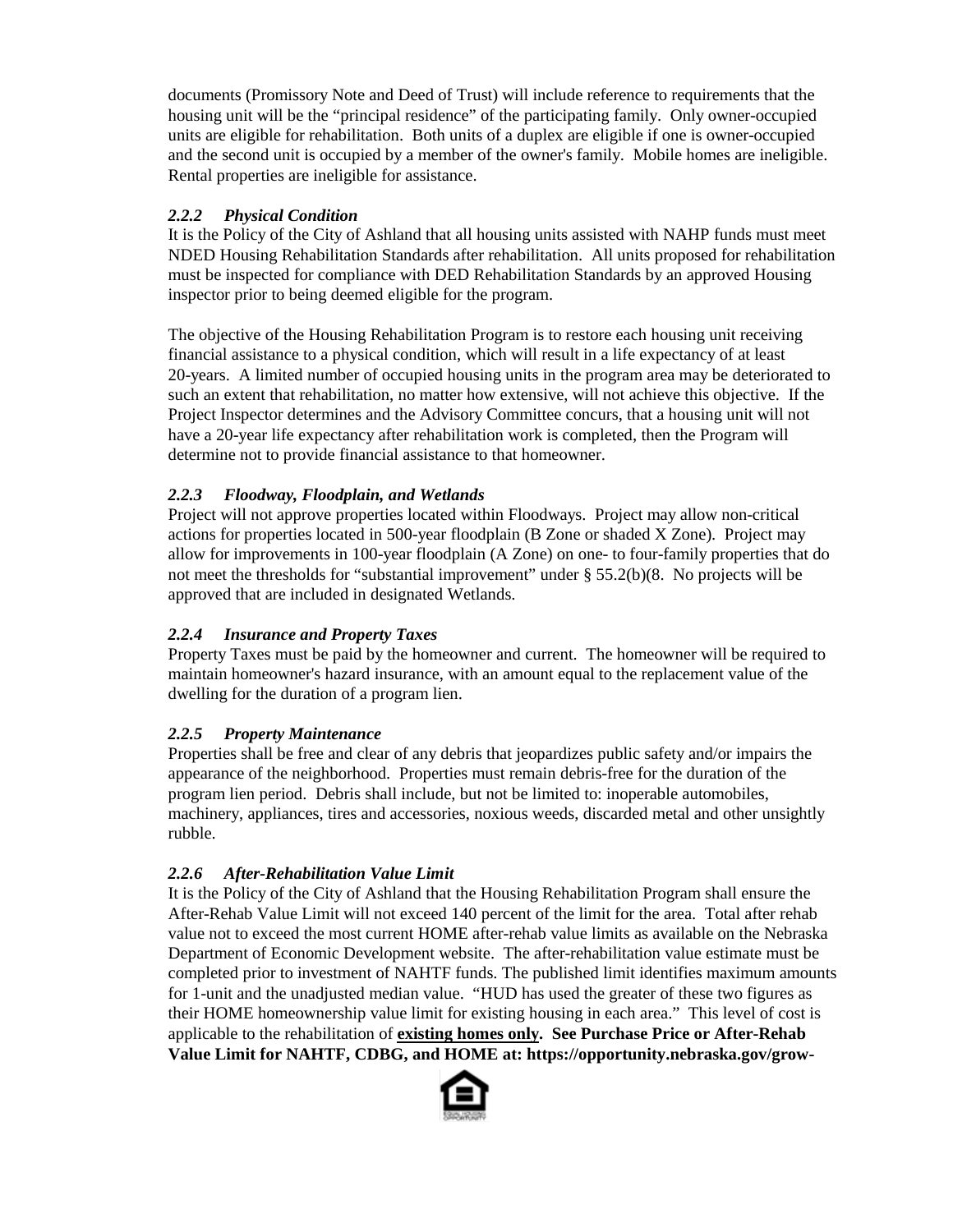#### **your-community/data-for-applicants-and-grantees/**

# <span id="page-6-0"></span>*3 TYPES OF ASSISTANCE*

It is the expressed intent of this rehabilitation program to benefit low-and moderate-income owner-occupants within the Program Area. Actions taken by or on behalf of owner occupants to circumvent this intent are prohibited. To affect this intent, owner-occupants receiving housing rehabilitation assistance under this program shall immediately advise the Program of any event that may alter this intent.

**Conditional Grant**: The owner shall personally and at all times occupy and live in the rehabilitated structure as a "principal residence" for a period of **five (5) years** or sixty (60) months after the completion of the rehabilitation work.

In the event that the owner shall move, rent, sell, transfer or otherwise not occupy said property for the required five (5) year period, the Program shall be reimbursed at the monthly pro-rata rate for the sixty (60) month period. Recapture provisions are utilized, then the amount recaptured cannot exceed the net proceeds. Net proceeds are the sales price minus superior loan repayment (other than CDBG, HOME or NAHTF funds) and any closing costs.

## <span id="page-6-1"></span>*3.1 Maximum Subsidy*

The maximum amount of these conditional grants will be \$24,999 per home. Any and all work to be completed must meet the NDED Rehabilitation Standards. The City of Ashland reserves the right to deny assistance in the event that the rehabilitation work required to bring the home up to Standards exceeds the maximum allowable grant amount of \$24,999 and/or the home cannot be brought up to the Standards. In no case shall assistance exceed NAHP maximum per unit subsidy. A listing of subsidy limits by county can be found at: **https://opportunity.nebraska.gov/grow-your-community/data-for-applicantsand-grantees/**

The program will collaborate with other agencies or organizations which provide housing rehabilitation related services. The Program will also coordinate with Southeast Nebraska Community Action (SENCA) and other programs for eligible weatherization activities.

#### <span id="page-6-2"></span>*3.2 Terms*

The City of Ashland may provide funds to complete minor repair and/or rehabilitation work in the form of a **"conditional grant"** to meet Nebraska Department of Economic Development (NDED) Minimum Standards for Rehabilitation. No interest will accrue on the conditional grant. The conditional grant shall be secured through a Promissory Note in an amount equal to the program subsidy and a property lien in the form of a Deed of Trust. This Deed of Trust in favor of the City of Ashland will take a subordinate position to the permanent financing instrument.

The conditional grant lien shall be in effect for a five (5) year term. Payment of the note is required upon sale, transfer of ownership, non-occupancy or renting out the property if occurring during the five-year term.

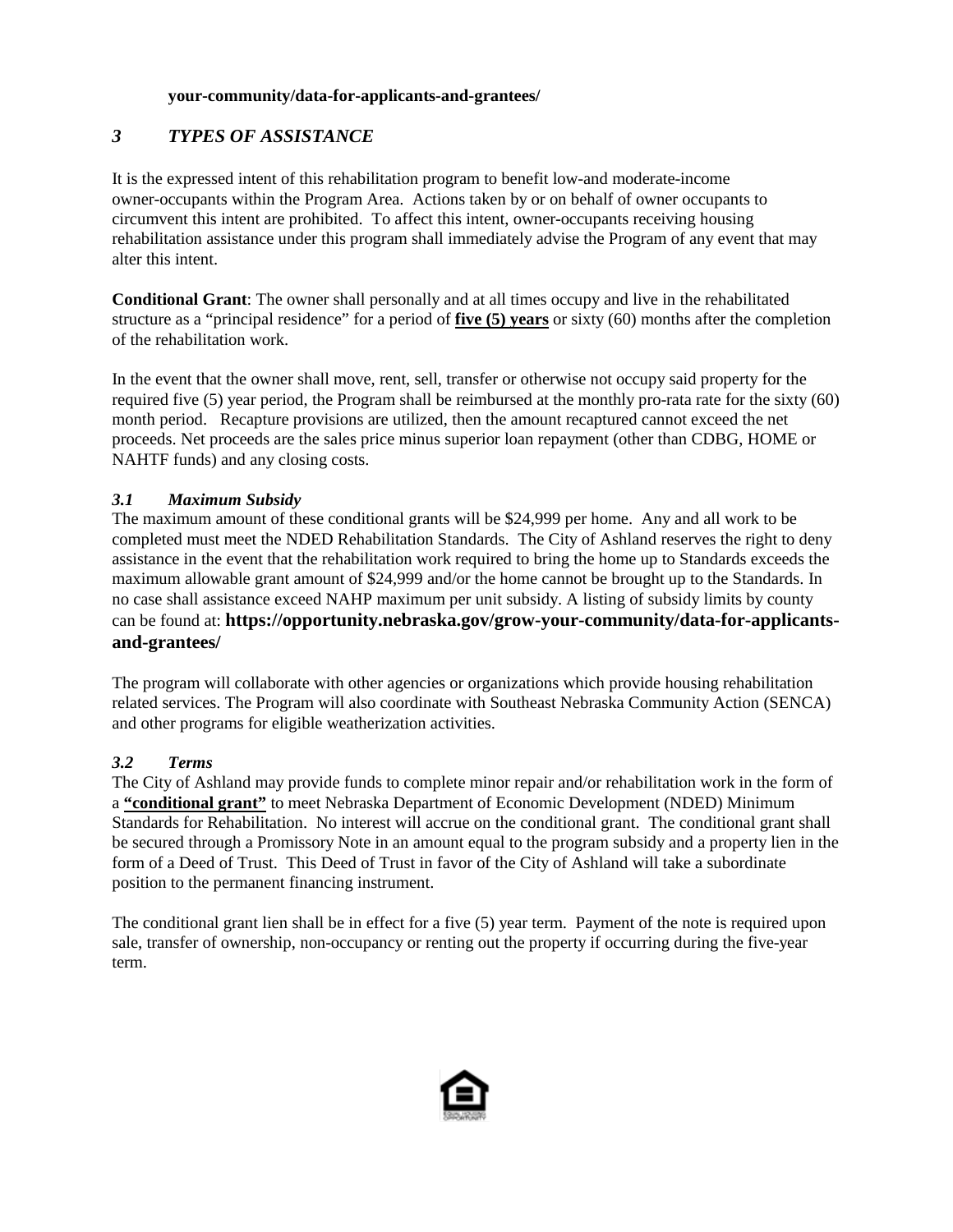# <span id="page-7-0"></span>*4 ELIGIBLE REHABILITATION PRIORITIES*

## <span id="page-7-1"></span>*4.1 Code Deficiencies*

The property must conform to municipal building codes and NDED Minimum Standards for Rehabilitation after rehabilitation work is complete. The correction of code deficiencies is given top priority in the rehabilitation process. When necessary to meet specific requirements of a local minimum housing code, program funds may be used for:

- The provision, rehabilitation or removal of structural elements of the dwelling, including the repair or replacement of basic equipment, outbuildings, fences, steps, and walks. The term basic equipment refers to such items as furnaces, water heaters, plumbing, electrical fixtures, foundations, etc.
- The provision of sanitary and related facilities, including the provision, expansion, and finishing of space necessary to accommodate such facilities;
- The provision of additional or enlarged bedrooms; and,
- The grading, filling, or landscaping of the lot for other than purely aesthetic purposes.

## <span id="page-7-2"></span>*4.2 Incipient Deficiencies*

Program funds may be used to correct incipient deficiencies of the local minimum housing code. An incipient deficiency exists if, at the time the house is inspected, it is determined that the physical condition of a particular structural element will deteriorate to an actual deficiency in the reasonable future (one or two years). An example of an incipient deficiency would be a leaky roof that could be patched at low cost, but would probably continue to develop additional leaks, and would eventually have to be totally replaced. Program funds could be used to replace the entire roof in this situation. Incipient deficiencies may be corrected after existing code deficiencies are corrected and the property conforms to the Minimum Property Rehabilitation Standards.

# <span id="page-7-3"></span>*4.3 Energy Conservation*

Once all local Program Area building codes and Minimum Property Rehabilitation Standards have been met and incipient code violations have been corrected, program funds may be used to finance energy conservation measures. Energy conservation refers to steps taken to lessen the consumption of fuels and electricity. Housing Rehabilitation Program resources may be used to finance such energy conservation measures as:

- 1. The insulation of attics and sidewalls, or increasing the amount of existing insulation;
- 2. The provision of storm windows and doors; and

3. The elimination of leaks in structural openings through the installation of weather-stripping, caulking, etc.

#### <span id="page-7-4"></span>*4.4 Fire Protection*

Fire protection involves the provision of devices to warn dwelling occupants in the event of fire. Early warning fire alarm devices may be provided and installed using program funds.

#### <span id="page-7-5"></span>*4.5 General Improvements*

General improvements include any rehabilitation work that does not fit into any of the previously discussed eligible cost categories. Only after all eligible applicant's needs, relative to the previous five categories have been met, will consideration be given to any general improvement work items. Typically, general improvements will not materially contribute to structural integrity or long term preservation of the unit and

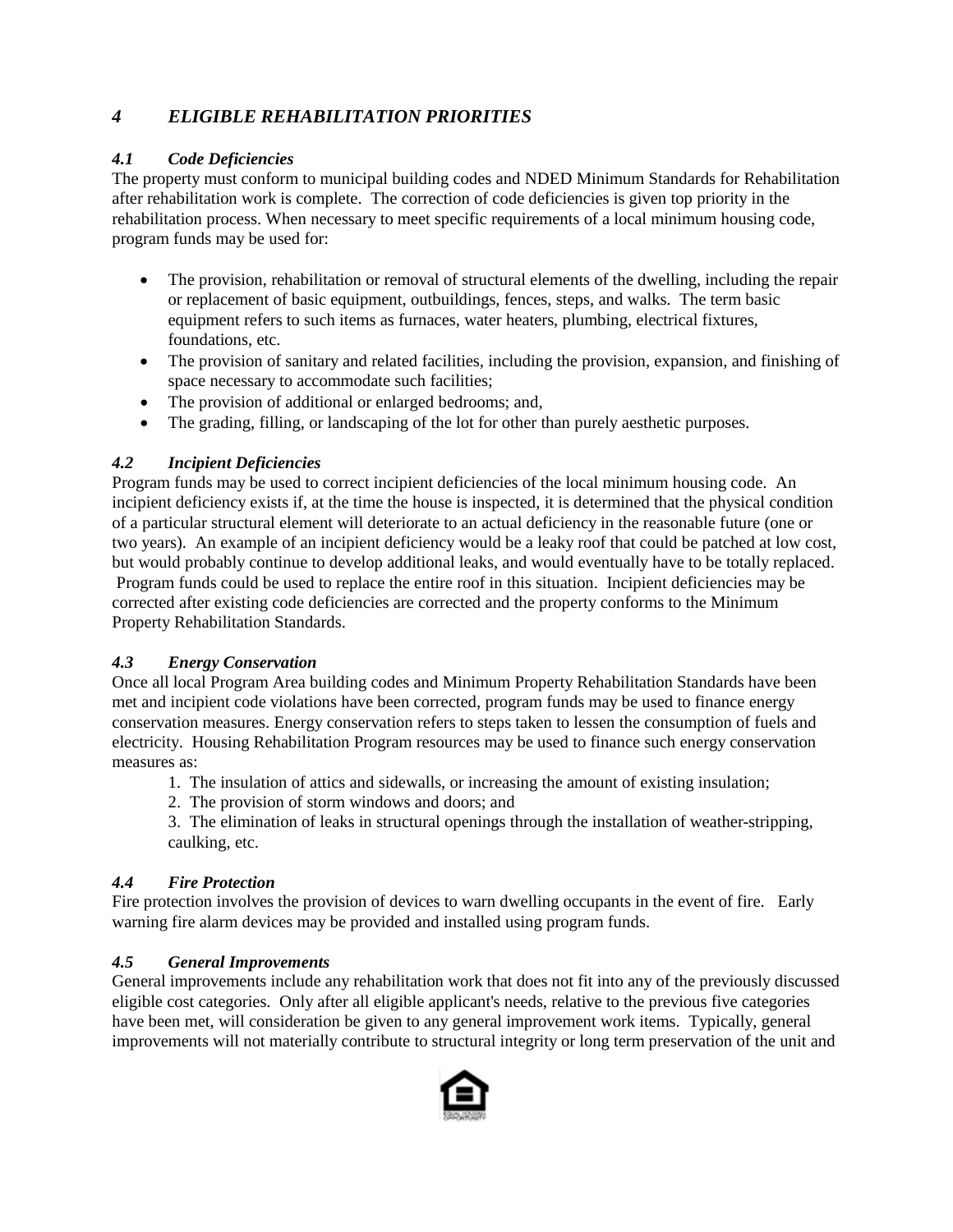might include, but not be limited to: interior painting, paneling, carpeting, closets, shelving, cabinets, air conditioning, landscaping, etc.

The above paragraph does not prevent the homeowner from undertaking any general improvement work items, provided they supply whatever additional funds are necessary to finance that portion of the project.

# <span id="page-8-0"></span>*5 APPLICATION PROCESS*

The application process for assistance under the Housing Rehabilitation Program has two stages: the application and the applicant interview. The rationale for this approach centers on saving the time and trouble of filling out a rather lengthy application when it is possible to determine the homeowner's basic eligibility through a streamlined preliminary application process.

# <span id="page-8-1"></span>*5.1 Initial Review*

The application consists of questions related to family size and composition, income, housing-related expenses, etc. Application information will be reviewed and evaluated by the Program Management Staff, on a confidential basis.

The review process includes verification of income, housing expenses, bank deposits, employment, etc. All applications will be rated on the project rating scale, as attached. Homeowners who do not meet basic eligibility requirements will be notified in writing, including a statement of the reason they are ineligible for assistance.

The program will collaborate with other agencies or organizations which provide housing rehabilitation related services. The Program will also coordinate with Southeast Nebraska Community Action (SENCA) and other programs for eligible weatherization activities.

# <span id="page-8-2"></span>*5.2 Application Rating and Selection*

All applications received during a "round" will be reviewed together and rated on the priority rating scale below. In cases in which this rating yields equivalent scores, priority will be determined in accord with "first ready, first served." Applicants not selected in one round will be automatically considered in subsequent rounds and will be notified, in writing, of such action.

Applicants will be rated and selected by Program Management Staff with review and approval by the Advisory Committee.

# **INCOME and FINANCING CATEGORY**

- 1. Applicant's annual gross income meets Very Low Income threshold............30
- 2. Applicant's annual gross income meets Low Income threshold.....................20
- 3. Applicant's annual gross income meets Moderate Income threshold.............0 or 10

Income guidelines are based on Department of Housing and Urban Development (HUD) Housing Assistance programs as approved by the Nebraska Department of Economic Development (DED). Limits may be updated annually as they are received from HUD and approved by DED. (Income levels will be verified according to 24 CFR Part 5.)

# **Financing Categories**

**1. Conditional Grant**: (at or below 100% Area Median Family Income)

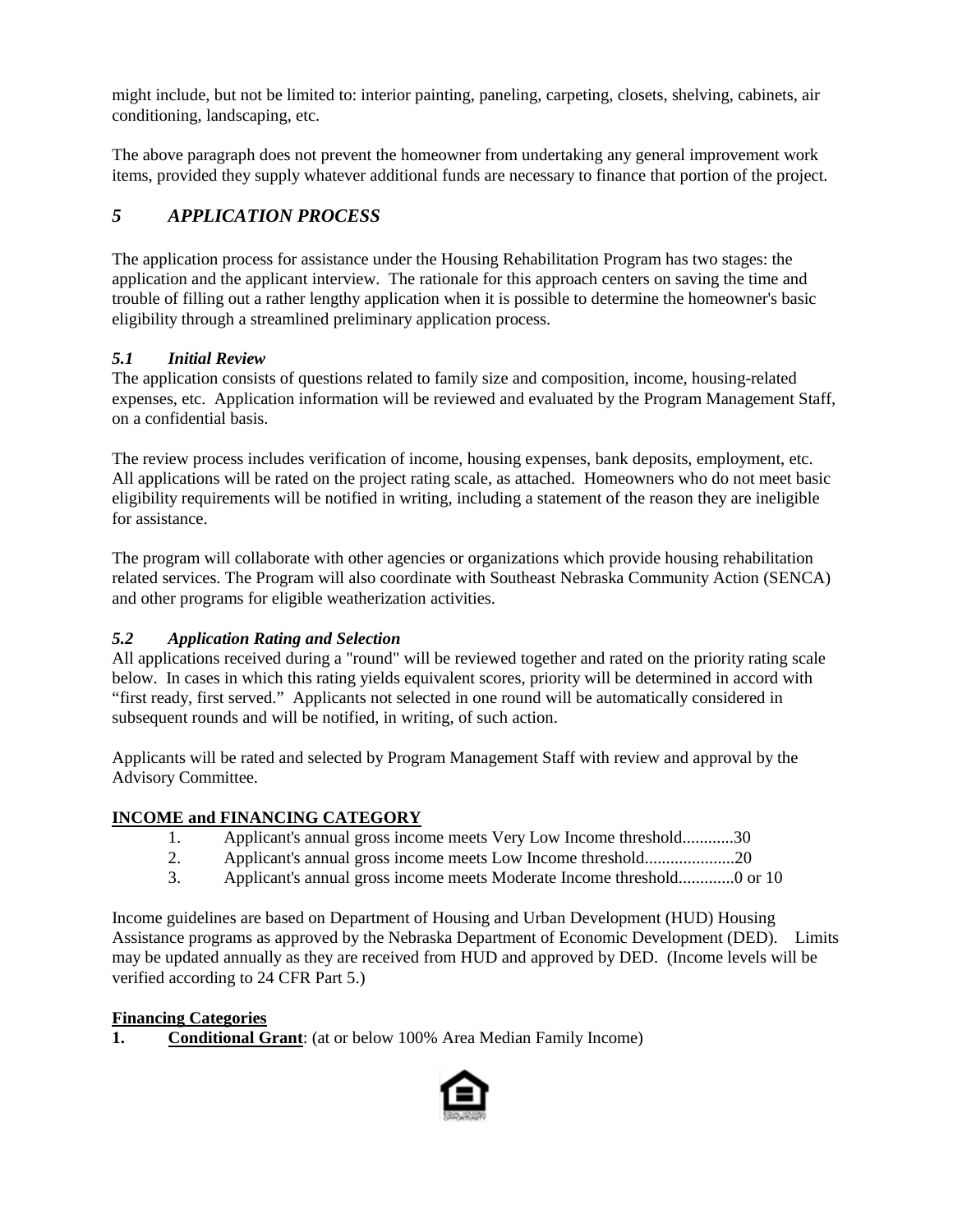100% of project amount is a Conditional Grant and is forgiven if the homeowner personally and at all times occupies and lives in the rehabilitated structure as a "principal residence" for a period of **five (5) years** or sixty (60) months after the completion of the rehabilitation work.

In the event that the owner shall move, rent, sell, transfer or otherwise not occupy said property for the required five (5) year period, the Program shall be reimbursed at the monthly pro-rata rate for the sixty (60) month period. Recapture provisions are utilized, then the amount recaptured cannot exceed the net proceeds. Net proceeds are the sales price minus superior loan repayment (other than CDBG, HOME or NAHTF funds) and any closing costs.

# **HOUSEHOLD CHARACTERISTICS**

# **IMPACT OF ASSISTANCE**

\_\_\_\_\_\_\_\_\_\_\_\_\_\_\_\_\_\_\_\_\_\_\_\_\_\_\_\_\_\_\_\_\_\_\_\_\_\_\_\_\_\_\_\_\_\_\_\_\_\_\_\_\_\_\_\_\_\_\_\_\_\_\_\_\_\_\_\_\_\_\_\_\_\_ MAXIMUM TOTAL SCORE .......................................................................................... 55

*If the property has a current lien, deed of trust, note or other loan/grant security instrument from any previous housing rehabilitation programs, the lien, deed of trust and or note cannot have at any given time a combined total over \$24,999.00.*

# <span id="page-9-0"></span>*6 Property Inspection and Rehabilitation Procedures*

Once basic eligibility has been determined through the initial application review, the Project Inspector will contact the homeowner and arrange for an interview. The interview will take place in the applicant's home, and in addition to obtaining the information necessary to complete the application process, the Project Inspector will perform a preliminary inspection of the structure. This inspection will provide the Advisory Committee an indication of whether the house will stand rehabilitation, the extent of repairs needed, and a preliminary estimate for the cost of those repairs. The interview is to provide more specific information for determining whether the homeowner may take advantage of the Housing Rehabilitation Program. Review of the application and data acquired from the interview will begin as soon as practicable after it is received.

# <span id="page-9-1"></span>*6.1 Comprehensive Property Inspection*

All properties will have a comprehensive property inspection conducted. The purpose of this inspection is to compile a comprehensive list of all necessary and desirable repairs, categorize the repairs by type (i.e. code violations, Minimum Rehabilitation Standards, Lead-Based paint hazards mitigation, general improvements, etc.), and estimate the total cost of the work. Essentially, the Project Inspector will assemble all the information necessary for preparation of bid documents. An estimate of the total cost of the work is made so that the homeowner can be counseled on the extent of rehabilitation and the type and cost of the financial assistance. In addition, the Project Inspector shall review the work write-up with the applicant and receive in writing the applicant's concurrence with the identified work items.

#### <span id="page-9-2"></span>*6.2 Elimination of Lead-Based Paint Hazards*

It is the intent of the housing program to eliminate lead hazards and achieve lead clearance in affected home in a manner consistent with the 2012 HUD Lead Paint Guidelines, to repair, restore, or remodel the home.

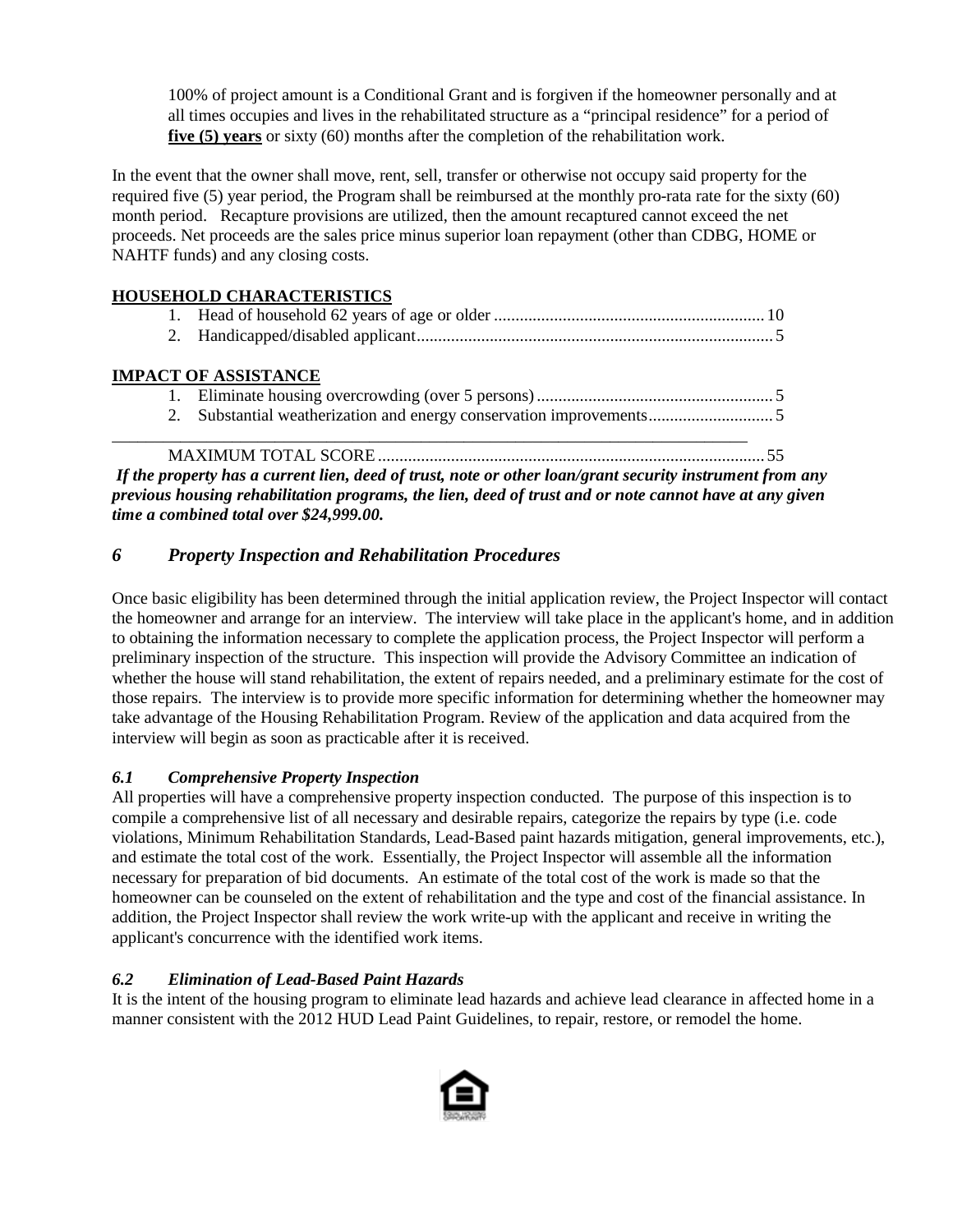## <span id="page-10-0"></span>*6.3 Tier II Environmental Review*

All properties will have a Tier II Environmental Review conducted. This review shall, at a minimum include submitting request for review to the State Historical Preservation Office (SHPO), review of location of property in relation to Special Flood Hazard Areas (SFHAs) as identified on the community's FEMA Flood Insurance Rate Map (FIRM), and review of onsite and nearby potential Contamination and Toxic Substances.

#### <span id="page-10-1"></span>*6.4 Bid Document Preparation*

The Project Inspector will use the information gathered to prepare the Project Specifications, Work-Write ups and/or other documents necessary to obtain bids on the rehabilitation work.

#### <span id="page-10-2"></span>*6.5 Sub-Contractor Selection*

The solicitation of bids for the rehabilitation work will be conducted in accordance with Federal, State and local requirements for requesting bids. If "Competitive Sealed Bids" are requested for a project, normally the lowest responsible and responsive bid would be accepted. Alternate methods of selecting sub-contractors to allow for quality performance, increased homeowner involvement and the highest level of local sub-contractor participation will be considered.

#### <span id="page-10-3"></span>*6.5.1 Pre-Qualified Sub-Contractors List*

The City will utilize a pre-qualified list of sub-contractors maintained by the Southeast Nebraska Development District, who are available to conduct Housing Rehabilitation for projects that are awarded minor rehabilitation conditional grants. The program will be promoted directly to local sub-contractors who are eligible to be added to the pre-qualified list of sub-contractors. Promotion to sub-contractors may include but is not limited to contractor training, ads in the local newspapers, word of mouth, flyers and brochures requesting sub-contractor assistance for the program. Pre-qualification requirements include submittal of the following documents to the Official Program Contact (SENDD):

- 1. Proof of liability insurance;
- 2. Lead safe work practices training;
- 3. Completion of the Sub-Contractor Application (Proof of Responsibility);
- 4. Proof of State Licensure; and
- 5. Verified through SAM.gov

#### <span id="page-10-4"></span>*6.6 Consideration, Recommendation, and Approval or Rejection*

Once a sub-contractor has been selected a project summary will be prepared and presented to the Housing Advisory Committee. The Housing Advisory Committee will then consider the project and provide a recommendation of approval or rejection to the City Council.

Nothing herein shall be interpreted to require that the City grant approval to any project. The City reserves the sole right to accept or reject any and/or all of the applications for financial assistance.

The City Council, after consideration and recommendation from the Advisory Committee, shall make the final decision to approve or reject any application within its respective jurisdiction.

It is the policy of the City of Ashland that all applicants shall be notified of final eligibility or ineligibility in writing within thirty (30) days of the decision of the City Council.

#### <span id="page-10-5"></span>*6.7 Contracts*

The contract for rehabilitation work will be between the homeowner and sub-contractor, with the Program Representative as a third party acting as an Operating Agency (OA) to provide for oversight, construction

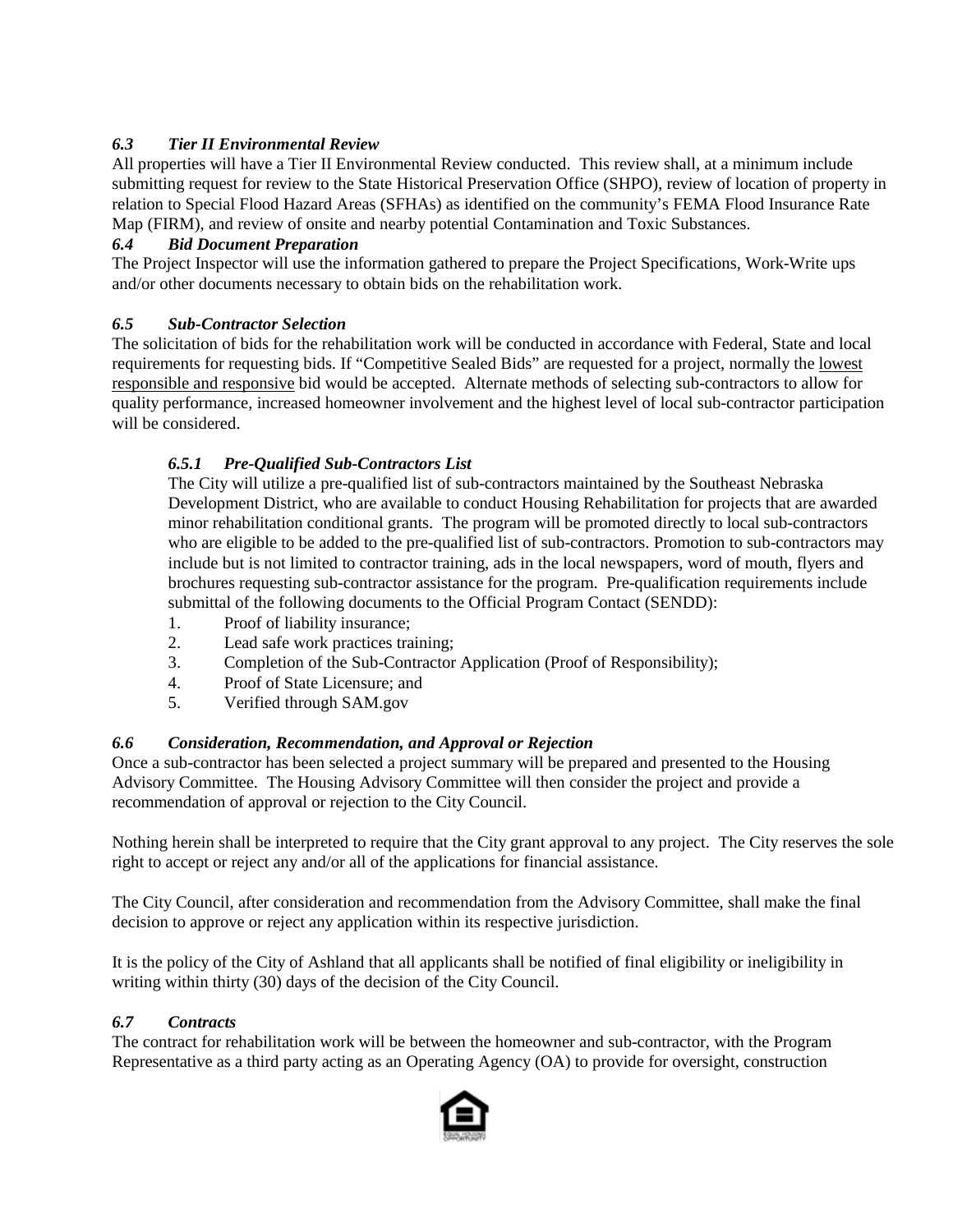observation and to provide financing, insuring that the sub-contractor and homeowner meet agreed upon conditions.

#### <span id="page-11-0"></span>*6.8 Security Instruments*

At the time of contract signing each person listed as a property owner is required to sign a Deed of Trust and Promissory Note for the amount of assistance provided to the property. The Deed of Trust shall be recorded with the County on the borrower's property, which incorporates the following provisions:

- The borrower's household must use the property as its *principal residence*. They must also complete and return the annual occupancy verification document.
- The Program shall be reimbursed at the monthly pro-rata rate for the sixty (60) month period. In the event insufficient equity exists in the property at the time of sale, Recapture provisions are utilized, then the amount recaptured cannot exceed the net proceeds. Net proceeds are the sales price minus superior loan repayment (other than CDBG, HOME or NAHTF funds) and any closing costs.
- A closing statement from the sale of the subject property will need to be obtained and included within the project files.

## <span id="page-11-1"></span>*6.9 Construction Monitoring*

Inspections will be necessary during the construction phase to monitor the rehabilitation. The primary purpose of these inspections is to insure that materials used and work done is accomplished in compliance with the contract. The Project Inspector shall visit each job site when necessary to assure adequate job performance. Should change-orders become necessary during the rehabilitation work which would change the total cost of the contract, the Program and the homeowner must agree on said change orders and any modification to the funding prior to the execution of the change-order.

At the completion of construction the Project Inspector shall inspect the work, in the presence of the homeowner and the sub-contractor, to assure that satisfactory work has been accomplished. If the quality of work is satisfactory to the homeowner and the Project Inspector, and all contract conditions have been met, the Project Inspector will request final payment for the sub-contractor. Any deficiencies must be corrected to the satisfaction of the homeowner and the Program, and all warranties, lien waivers, inspection reports from other Federal/State/Local agencies, etc., must be delivered before final payment will be made.

# <span id="page-11-2"></span>*7 LEAD-BASED PAINT PROCEDURES*

The City of Ashland will work closely with SENDD staff to keep abreast of HUD's lead-based paint regulations. Minimum Qualifications:

- Sub-Contractors: All sub-contractors that are awarded a contract must have successfully completed the HUD Sponsored "Lead-Safe Practice Training Course."
- Lead Paint Inspectors: SENDD staff members have successfully completed the necessary coursework and training and are Certified Lead Paint Inspectors. The City will utilize the services of SENDD, or other certified Paint Inspectors and Risk Assessors to perform lead-based paint inspections, risk assessments and clearance examinations.

All homes built before 1978 that are rehabilitated through this Program will be presumed to have lead-based paint.

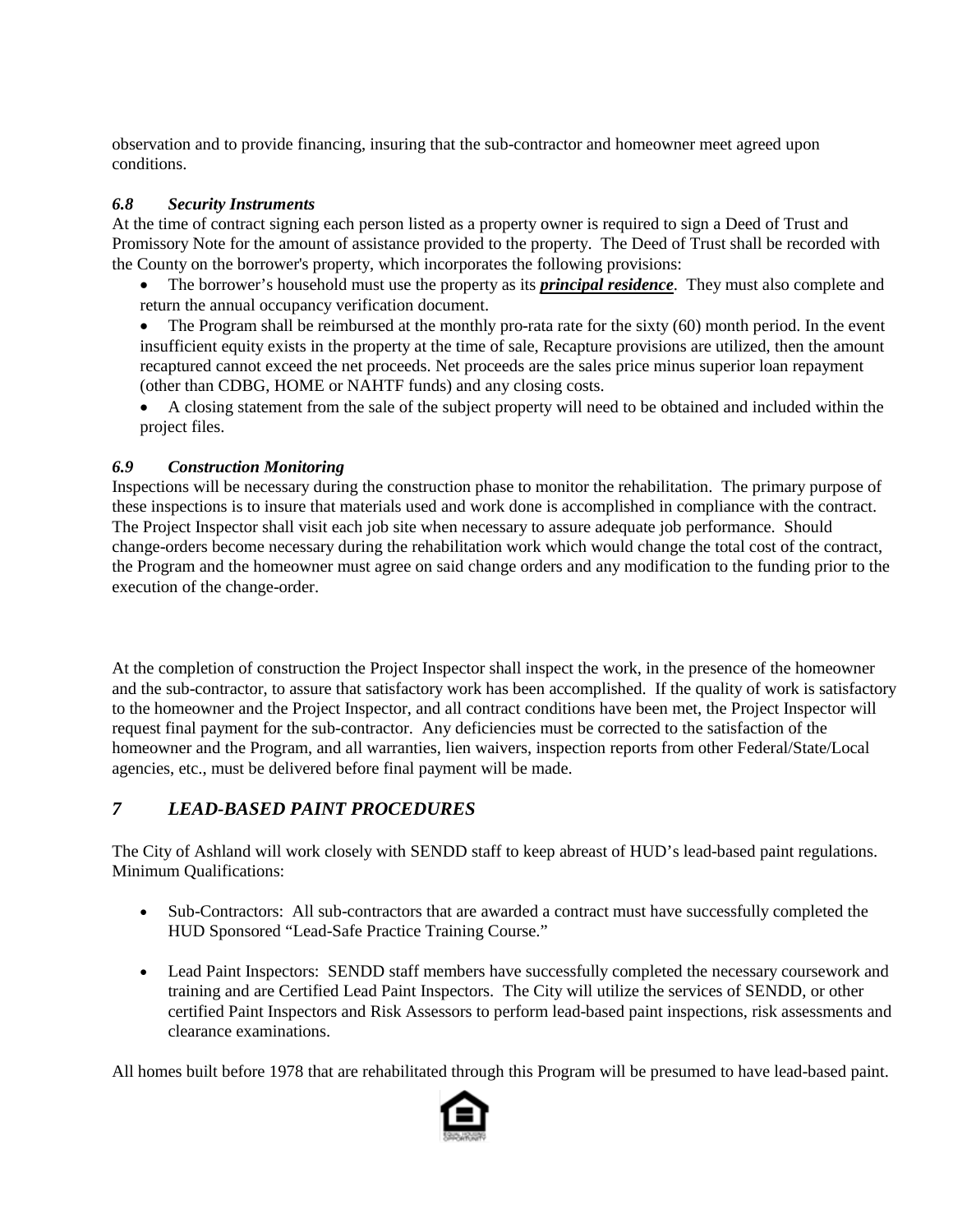## <span id="page-12-0"></span>*7.1 Program Operations*

The City will follow all applicable rules and regulations to ensure that the lead-based paint issues are addressed on housing units that receive financial assistance. The City will work with the housing program manager and subcontractors in notifying clients of lead-based paint requirements.

#### <span id="page-12-1"></span>*7.2 Specifications and Feasibility*

Homeowners participating in the program will be limited in financial assistance. Therefore, each applicant's housing unit will be reviewed on a case-by-case basis to determine the feasibility of addressing lead-based paint issues.

#### <span id="page-12-2"></span>*7.3 Client Outreach and Intake*

Each potential homebuyer will be notified as to the dangers of lead-based paint, where lead-based paint can be found, measures to protect/reduce lead hazards, and safety measures to undertake should the unit be rehabilitated. Each homeowner will be provided the "Watch Out for Lead-based Painting Poison" and "Protect Your Family from Lead in Your Home" pamphlets. Each homeowner will sign the federal pre-renovation notification form acknowledging that they have received the pamphlet entitled "Protect Your Family from Lead in Your Home" and receive basic instructions as to its contents.

#### <span id="page-12-3"></span>*7.4 Bidding and Contracts*

The program will consider bids from sub-contractors who have either successfully completed the HUD sponsored "Lead-Safe Practice Training Course", or from sub-contractors who have agreed to attend/complete the workshop. Prior to bid submittal, interested sub-contractors must provide either:

• A certificate showing their company has received and successfully passed a HUD sponsored leadbased paint training course; or,

• Provide proof of registration to attend a HUD sponsored lead-based paint training course. This proof will include, but not be limited to, a copy of the completed registration form and receipt of payment. Upon completion of the course, the sub-contractor must provide a certificate that they have successfully completed the training.

#### <span id="page-12-4"></span>*7.5 Construction Monitoring*

Upon contract award, the sub-contractor will be reminded that while he/she is addressing lead-based paint issues on the interior/exterior of the house, they must conform to all practices and construction applications that are stated in the work write-up, specifications and training that they have received in the HUD sponsored training course "Lead-Safe Work Practices Training." Monitoring of the sub-contractor's work and corrective measures will be completed at appropriate intervals during the construction phase, and a wipe test will be completed by a certified Risk Assessor at the completion of construction activities. A clearance report must be issued prior to the City approving final payment to the sub-contractor.

#### <span id="page-12-5"></span>*7.6 Warranty and Evaluation*

At the time of the final inspection, a wipe test will be performed by a certified Risk Assessor to ensure that levels of lead-based paint meet state and federal regulations. The first clearance examination will be paid for by the Program. If the property does not pass the first clearance examination due to the sub-contractor not cleaning properly, the cost of the second, and any subsequent clearance testing, will be paid for by the sub-contractor directly to SENDD until all areas pass.

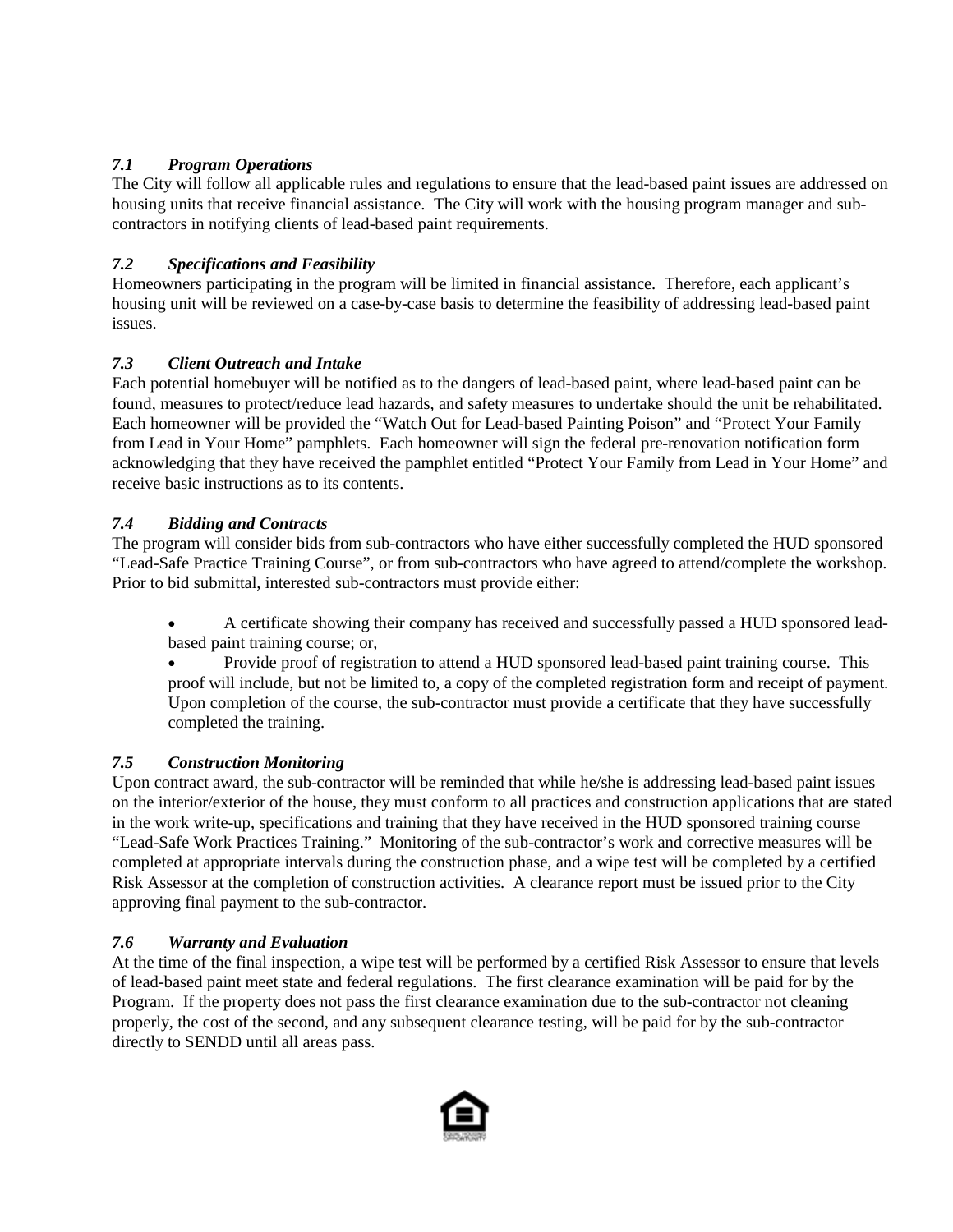# <span id="page-13-0"></span>*7.7 Paint/Risk Assessment Report*

Under certain conditions, homes may have a Paint/Risk Assessment Report completed by a licensed Risk Assessor. In such cases, areas of the property identified as having a lead hazard in the Paint/Risk Assessment Report will be labeled in the work write-up by numerical XRF readings that were conducted on the property.

# <span id="page-13-1"></span>*8 RADON PROCEDURES*

The City of Ashland will work with SENDD staff to keep abreast of the State of Nebraska's developments regarding radon regulations. The Nebraska Department of Health and Human Services (DHHS) reports that more than half of all home radon tests conducted in the state are reported as testing above the action level of 4.0 pCi/L. As the State continues to investigate options for radon remediation, the City and SENDD staff will provide the following to every homeowner that participates in this program:

- A \$10 radon test kit
- Educational pamphlet detailing the hazardous nature of radon and the appropriate steps to remediation, including information on who to contact to install any necessary radonreduction equipment.

At this time, The City of Ashland and SENDD staff will take an educational approach to radon procedure throughout the implementation of this program. As this is an owner-occupied rehabilitation program, there is no scenario in which work completed to each individual home could potentially increase the occupants' exposure to radon. Therefore, the City and SENDD staff will provide each homeowner with a \$10 radon testing kit, which they may choose to use at their discretion. Informational pamphlets will be given to better assist homeowners in understanding the nature and dangers of radon, especially information regarding the 4.0 pCi/L action level. Homeowners will be provided a list of appropriate contractors who have the ability to install radon reduction devices in their homes; however, the cost of this remediation will not come from CDBG dollars, nor will it be part of this program in any way. If a homeowner decides to install a radon reduction device, it will be at their own will and funded by their own dollars.

# <span id="page-13-2"></span>*9 Sale or Refinance of Assisted Unit During Lien Period*

# <span id="page-13-3"></span>*9.1 Sale of Assisted Unit*

In the event that the owner moves, rents, sells, transfers or otherwise does not occupy the assisted property for the required five (5) year period, the Program shall be reimbursed at the monthly pro-rata rate for the sixty (60) month period. Recapture provisions are utilized, then the amount recaptured cannot exceed the net proceeds. Net proceeds are the sales price minus superior loan repayment (other than CDBG, HOME or NAHTF funds) and any closing costs. A closing statement from the sale of the subject property will need to be obtained and included within the project files.

# <span id="page-13-4"></span>*9.2 Subordination and Refinance*

# Subordination

Future refinancing, home equity loans and all future liens will be handled on a case by case basis. Any subordination must fall within the guidelines outlined below before any subordination of the second, third, fourth, or fifth line will be considered:

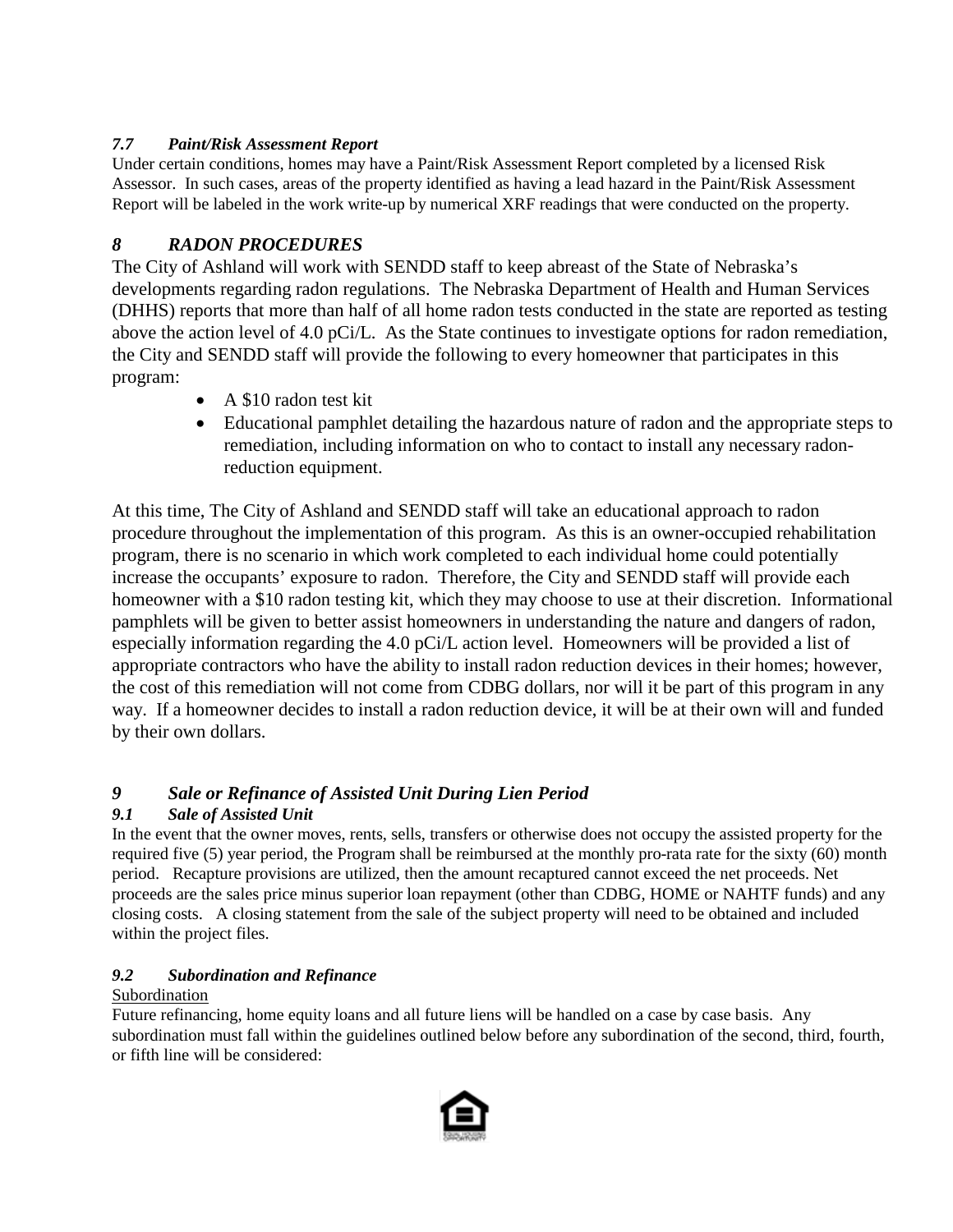#### Refinancing with No Cash-Out

A refinance with no cash-out is the situation when a homeowner wishes to refinance their existing first mortgage which may include refinance fees only. This type of subordination may be approved by all secondary lien holders.

#### Refinancing with Cash-Out

A refinance with cash-out is a situation where the homeowner refinances their existing mortgage and desires to consolidate other outstanding debt or obtain extra funds (cash) to spend on other items. This type of subordination may be approved by all secondary lien holders only if the combined Loan-to-Value of all items is at or below 87.5% of the value of the subject property.

#### Obtain an Equity/Home Improvement Loan

This scenario is when a homeowner wants to obtain an Equity Loan or Home Improvement Loan and the lender desires to file their lien in second (2nd) position. The type of subordination may be approved by all secondary lien holders only if the combined Loan-to-Value of all liens is at or below 87.5% of the value of the subject property.

# <span id="page-14-0"></span>*10 COMPLAINT PROCEDURE*

All grievances and/or complaints must be submitted in writing to the Housing Inspector or Project Administrator. A written response/determination must be provided to the aggrieved party within fifteen (15) days of receipt of the grievance/complaint. If unsatisfied with the response/determination of the Housing Inspector or Project Administrator, the aggrieved party may appeal the decision to the Ashland Housing Advisory Committee in writing for their consideration. The appeal must be received by Housing Advisory Committee within 15 calendar days of the initial decision. Housing Advisory Committee will act on the appeal within thirty (30) calendar days of the receipt of the appeal. Final written decision of the Housing Advisory Committee will be provided to the aggrieved party within forty-five (45) days of receipt of the written request for appeal.

In the event of an owner and sub-contractor dispute of any nature, the Housing Advisory Committee's decision on the issue will be accepted as final by both parties. The applicant/beneficiary may contact the Department at his/her discretion, as the final level of appeal.

# <span id="page-14-1"></span>*11 AMENDMENT OF THE GUIDELINES*

The above Guidelines for the Housing Rehabilitation Program can be amended only after review by the Housing Advisory Committee and formal action by the City Council, with approval by DED.

# <span id="page-14-2"></span>*12 POLICY FOR COLLECTING PROJECT PHOTOGRAPHS / PRINCIPLE RESIDENCY*

The City of Ashland was awarded public funds for this housing rehabilitation program. As such all beneficiaries/recipients are requested to provide a voluntary release and authorization giving consent to the City of Ashland and its agents to use and publish property photographs taken during the course of providing program assistance in marketing and promotional materials, including but not limited to the Internet, without compensation.

Previews of materials are not provided for approval. All photos used by the City of Ashland and its agents are owned by the City of Ashland and they may copyright material. The City of Ashland and its agents are released, discharged, and held harmless from any liability, including, without limitation, any claims for libel or invasion of

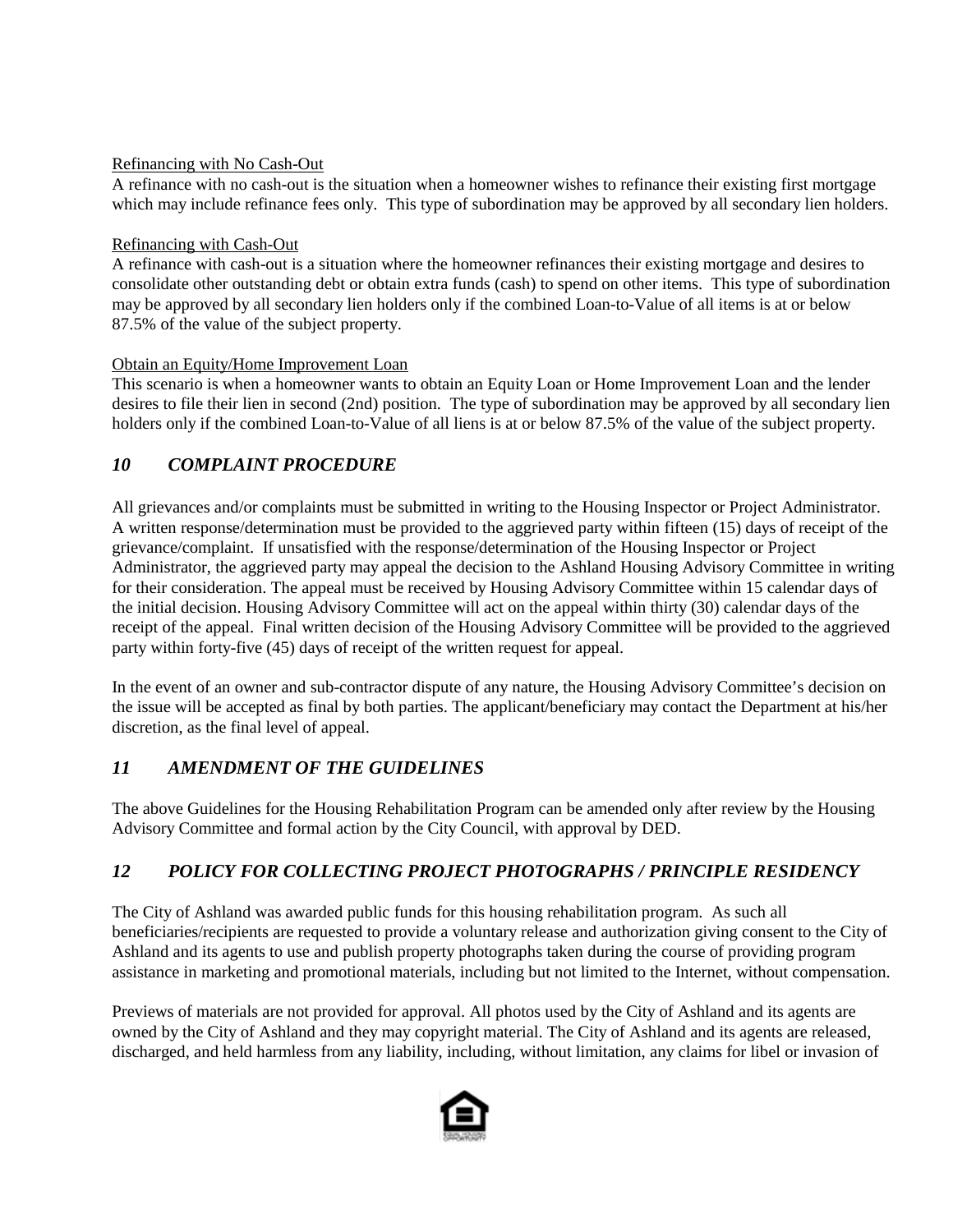publicity/privacy, by virtue of any use of photos, including, any alteration of such Photos, whether intentional or otherwise (Attachment A).

The owner shall personally and at all times occupy and live in the rehabilitated structure as a "principal residence" for a period of **five (5) years** or sixty (60) months after the completion of the rehabilitation work. The City will send out a homeowner's certification of principle residence for each assisted applicant on an annual basis for the duration of the affordability period (attachment B). In the event that the owner shall move, rent, sell, transfer or otherwise not occupy said property for the required five (5) year period, the Program shall be reimbursed at the monthly pro-rata rate for the sixty (60) month period. Recapture provisions are utilized, then the amount recaptured cannot exceed the net proceeds. Net proceeds are the sales price minus superior loan repayment (other than CDBG, HOME or NAHTF funds) and any closing costs. A closing statement from the sale of the subject property will need to be obtained and included within the project files.

# <span id="page-15-0"></span>*13 UNIFORM RELOCATION AND ASSISTANCE ACT OF 1970 (URA) AND APPLICABILITY TO TITLE 49 PART 24 SUBPART B 24.101*

Acquisitions are not an allowable activity within this program. It is the Policy of the City of Ashland that all transactions proposed for rehabilitation of property by applicants or clients of the housing program shall be voluntary.

It is the Policy of the City of Ashland that it will not undertake any projects that will result in Displaced Person(s). However, if any project for which relocation would be a potential requirement - in cases where there is any indication of the potential for relocation through either voluntary or involuntary acquisition. Relocation shall be voluntary and the grantee will not be responsible for relocation costs. In cases where either voluntary or involuntary acquisition is anticipated, DED will be contacted prior to any action

Due to the requirements of these program guidelines, relocation due to mitigation of lead paint hazards is anticipated to be a rare occurrence. If a case of mitigation of lead-based paint hazards occurs where the interior work will not be completed within 5 calendar days, the work site is unable to be contained to prevent the release of dust, the worksite and areas within 10 feet of the worksite are unable to be cleaned at the end of each work day to remove any visible dust and debris, and the residents do not have safe access to kitchen, bath and bedrooms, then temporary relocation of homeowners would be required for "safe work practices." Relocation will be voluntary and the grantee will not be responsible for relocation costs. Mitigation of lead-based paint hazards is determined to be a code enforcement activity for purposes of this program. As such, relocation assistance requirements of the URA are not triggered. In cases where either DED will be contacted by the program prior to any action.

# <span id="page-15-1"></span>*14 FAIR HOUSING*

It is the Policy of the City of Ashland that this program will be in compliance with the "Fair Housing Act." The Act prohibits specific kinds of discriminatory acts as described herein, regarding housing if the discrimination is based on race, color, religion, sex handicap, familial status or national origin: Refusal to sell or rent or otherwise deal with a person; Discrimination in the conditions of terms for sale, rental or occupancy; Falsely denying housing is available; Discriminatory advertising; "Blockbusting:, causing person(s) to sell or rent by telling them that members of a minority group are moving into the area; Discrimination in financing housing by a bank, savings and loan association or other business; Denial of membership or participation in brokerage, multiple listing or other real estate service; Interference (intimidation, threats, coercion, etc.) to keep a person from the full benefits of the Federal Fair Housing Law. The City of Ashland actively supports Fair Housing Activities and will assist applicants

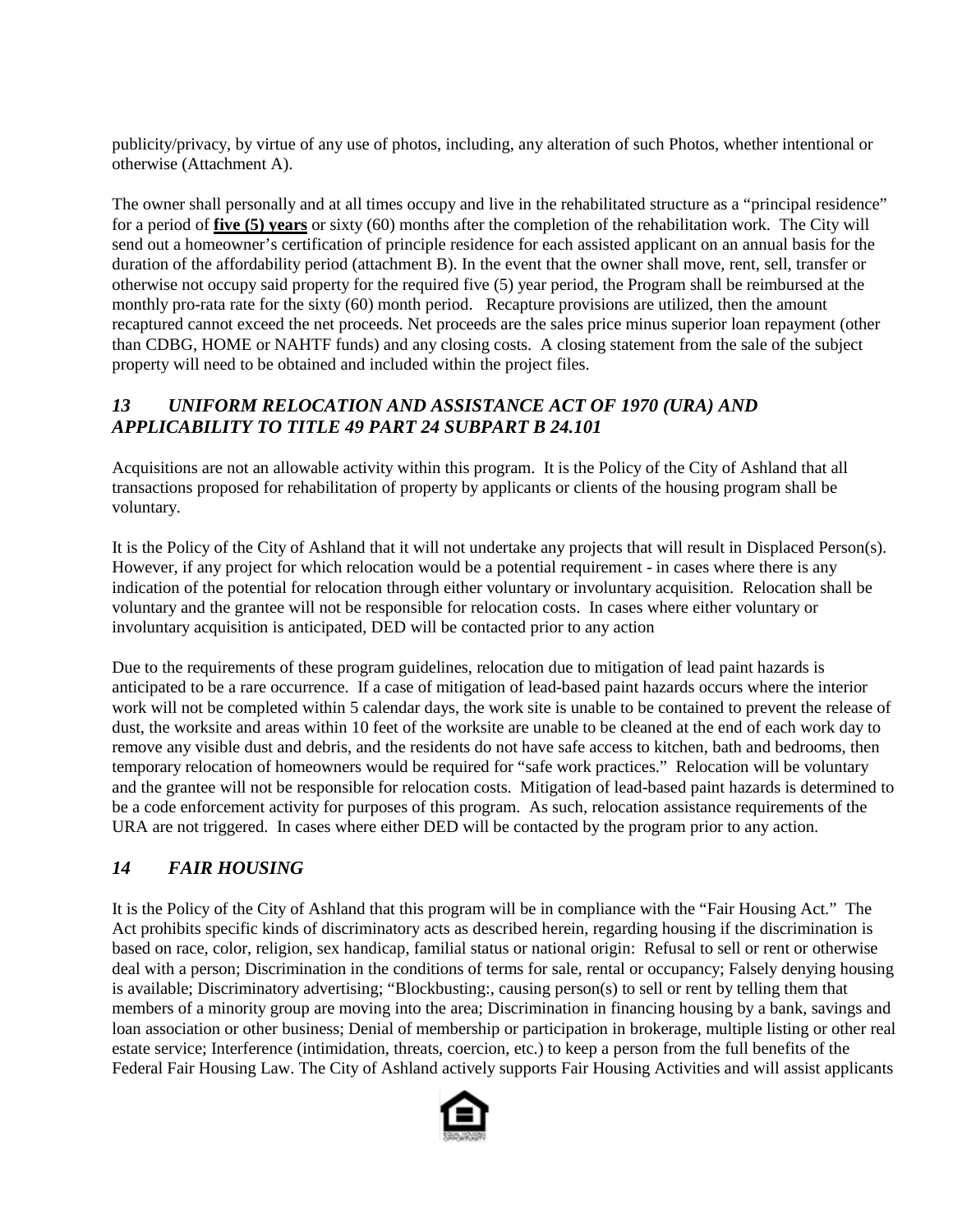in completing Housing Discrimination Complaint forms to the Department of Housing and Urban Development (HUD).

# <span id="page-16-0"></span>*15 FEDERAL COMPLIANCE*

The Housing Program will comply with the administrative requirements of the grant program, those applicable items in the 1995 Consolidated Plan, Title I of the Housing and Community Development Act of 1974, Public Law 93-383, as amended, and 24 CFR Part 570 (including parts not specifically cited below), and the following laws, regulations and requirements, both federal and state, as the pertain to the design, implementation and administration of the local project, if approved:

#### **CIVIL RIGHTS AND EQUAL OPPORTUNITY PROVISIONS**

- Public Law 88-352, Title VI of the Civil Rights Act of 1964 (42 U.S.C. 2000(d), et. seq.) (24 CFR Part 1)
- Section 109 of the Housing and Community Development Act of 1974, As Amended
- Age-Discrimination Act of 1975, As Amended (42 U.S.C. 6101, et. seq.)
- Section 504 of the Rehabilitation Act of 1973, As Amended (29 U.S.C. 794) and the Americans with Disability Act
- Executive Order 11246, As Amended
- Executive Order 11063, As Amended by Executive Order 12259 (24 CFR Part 107)

#### **ENVIRONMENTAL STANDARDS AND PROVISIONS**

- Section 104(f) of the Housing and Community Development Act of 1974, As Amended
- Title IV of the Lead-Based Paint Poisoning Prevention Act (42 U.S.C. 4831) and the Implementing Regulations found at 24 CFR Part 35
- The National Environmental Policy Act of 1969 (42 U.S.C. Section 4321, et. seq., and 24 CFR Part 58)
- The Clean Air Act, As Amended (42 U.S.C. 7401, et. seq.)
- Farmland Protection Policy Act of 1981, (U.S.C. 4201, et. seq.)
- The Endangered Species Act of 1973, As Amended (16 U.S.C. 1531, et. seq.)
- The Reservoir Salvage Act of 1960 (16 U.S.C. 469, et. seq.), Section 3 (16 U.S.C. 469 a-1), As Amended by the Archaeological and Historic Preservation Act of 1974
- The Safe Drinking Water Act of 1974 [42 U.S.C. Section 201, 300(f), et. seq., and U.S.C. Section 349 as Amended, particularly Section 1424(e) (42 U.S.C. Section 300H-303(e)]

• The Federal Water Pollution Control Act of 1972, As Amended, including the Clean Water Act of 1977, Public Law 92-212 (33 U.S.C. Section 1251, et. seq.)

- The Solid Waste Disposal Act, As Amended by the Resource Conservation and Recovery Act of 1976 (42 U.S.C. Section 6901, et. seq.)
- The Fish and Wildlife Coordination Act of 1958, As Amended, (16 U.S.C. Section 661, et. seq.)
- EPA List of Violating Facilities
- HUD Environmental Standards (24 CFR, Part 51, Environmental Criteria and Standards and 44 F.R. 40860-40866, July 12, 1979)
- The Wild and Scenic Rivers Act of 1968, As Amended (16 U.S.C. 1271, et. seq.)
- Flood Insurance
- Executive Order 11988, May 24, 1978: Floodplain Management (42 F.R. 26951, et. seq.)
- Executive Order 11990, May 24, 1977: Protection of Wetlands (42 F.R. 26961, et. seq.)
- Environmental Protection Act, NEB. REV. STAT. 81-1501 to 81-1532 (R.R.S. 1943)
- Historic Preservation

#### **LABOR STANDARDS AND PROVISIONS**

• Section 110 of the Housing and Community Development Act of 1974, As Amended